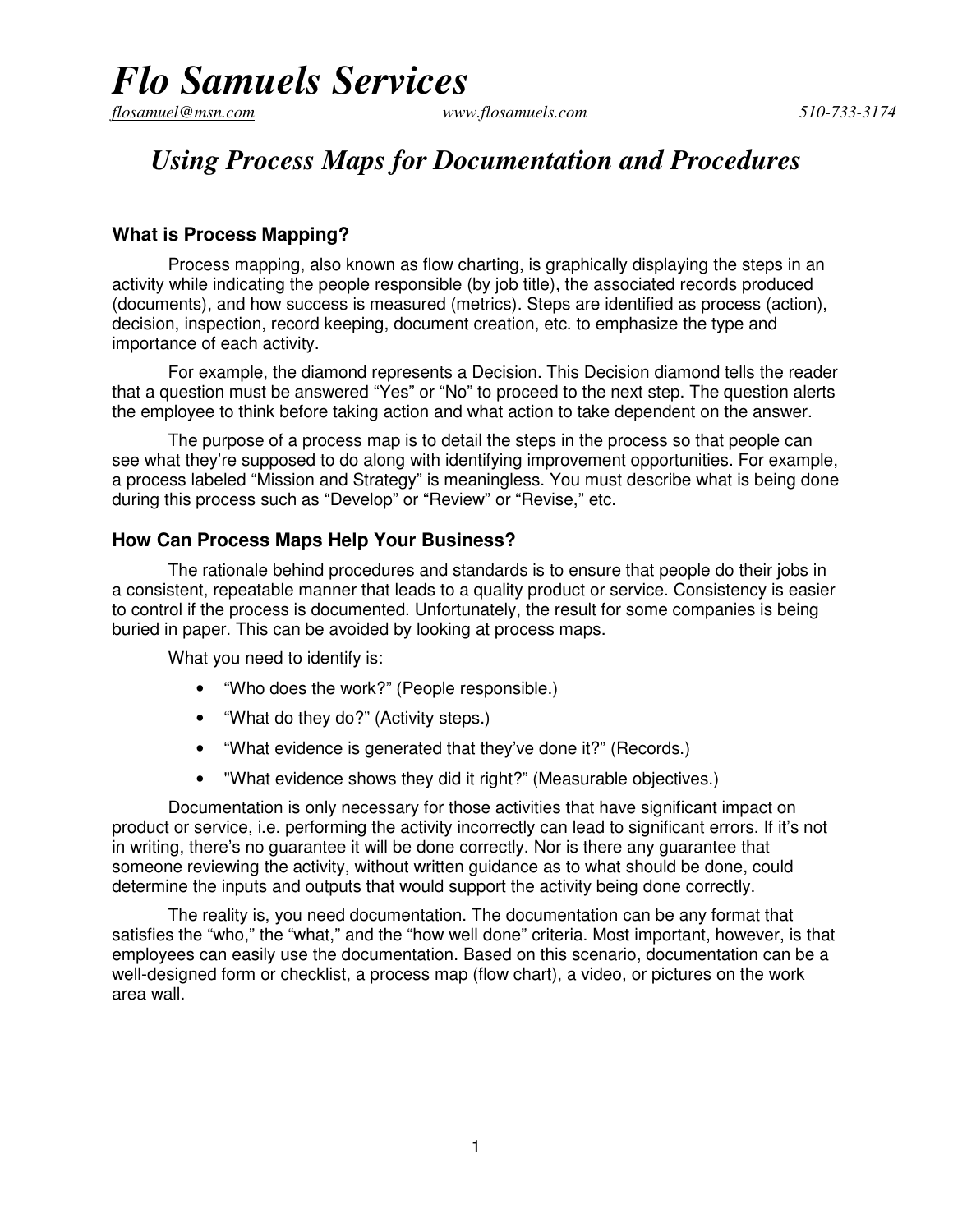flosamuel@msn.com

*flosamuel@msn.com www.flosamuels.com 510-733-3174* 

### *Using Process Maps for Documentation and Procedures*

#### **How Can Process Maps Simplify Documentation?**

First, let's define simplify. It doesn't mean less documentation. It means more easily used and understood documentation. A process map may take up more pages than a procedure but it's easier to read. If online, it can also provide dynamic links to other process maps and instructions. While these links can also be created in Word documents, process map space limitations ensure the link isn't buried in verbiage.

Developing process maps forces the writer to address activity steps in logical order and with brief descriptions. Nothing highlights an illogical procedure faster than a decision branch that goes nowhere or one needing extensive explanation.

The usual structure of company documentation is a policy statement, a manual, procedures, and work instructions. If you read through these documents, you start seeing repetition and multiple references to other parts of the manual or other procedures or work instructions. This is just more paper for people to ignore. Worse, a lot of documentation is formalized to ensure consistency with other documents but not always readability. Let's look at some typical documents for a Quality Management System.

The Quality Policy is generally a generic statement that the company intends to produce the highest quality product to guarantee the greatest customer satisfaction.

The Quality Manual, if modeled after the ISO 9000 standards, has a section for each clause in the standard, with a generic statement that reflects the clause wording, then either references or includes all related procedures. The procedures often reference work instructions.

Most Quality Manual statements and procedures are broken into sections for Purpose, Scope, Reference Documents, Definitions, Revision History, Responsibilities, Records Retention, and recording who prepared and who approved the document. Most of this isn't necessary for understanding what has to be done. By the time the reader gets to the actual steps of the process, they've been hit with information overload. But overload isn't over because every step is written in full sentence format to make it look like a formal procedure that should be followed. Unfortunately, there's no guarantee the whole sentence (or paragraph) will be read to ensure the step is done correctly.

As an alternative, a process map can be referenced in a policy manual. The map can then list the records, metrics and personnel responsible at the appropriate steps while referencing work instructions and other process maps. Because process maps limit writing space, they reduce a procedure or work instruction to the most important details, eliminating repetition, and reducing potential errors in following the process. While the ideal situation is to have the maps and links on line, they can also function in printed form. However, to ensure printed copies are current it almost makes it easier to buy more computers so the maps can stay on-line and be printed as needed.

As an example, take the following sequence of steps (this is for changing the color of gemstones through radiation):

- 6.1 Locate the gemstones to be checked in. If received as a radioactive material transfer, use ACP: 4.15.5 Gemstone Radioactive Material Transfer.
- 6.2 Verify the customer supplied instructions against the actual product. **Warning Gemstones are very fragile and must be handled with extreme care.**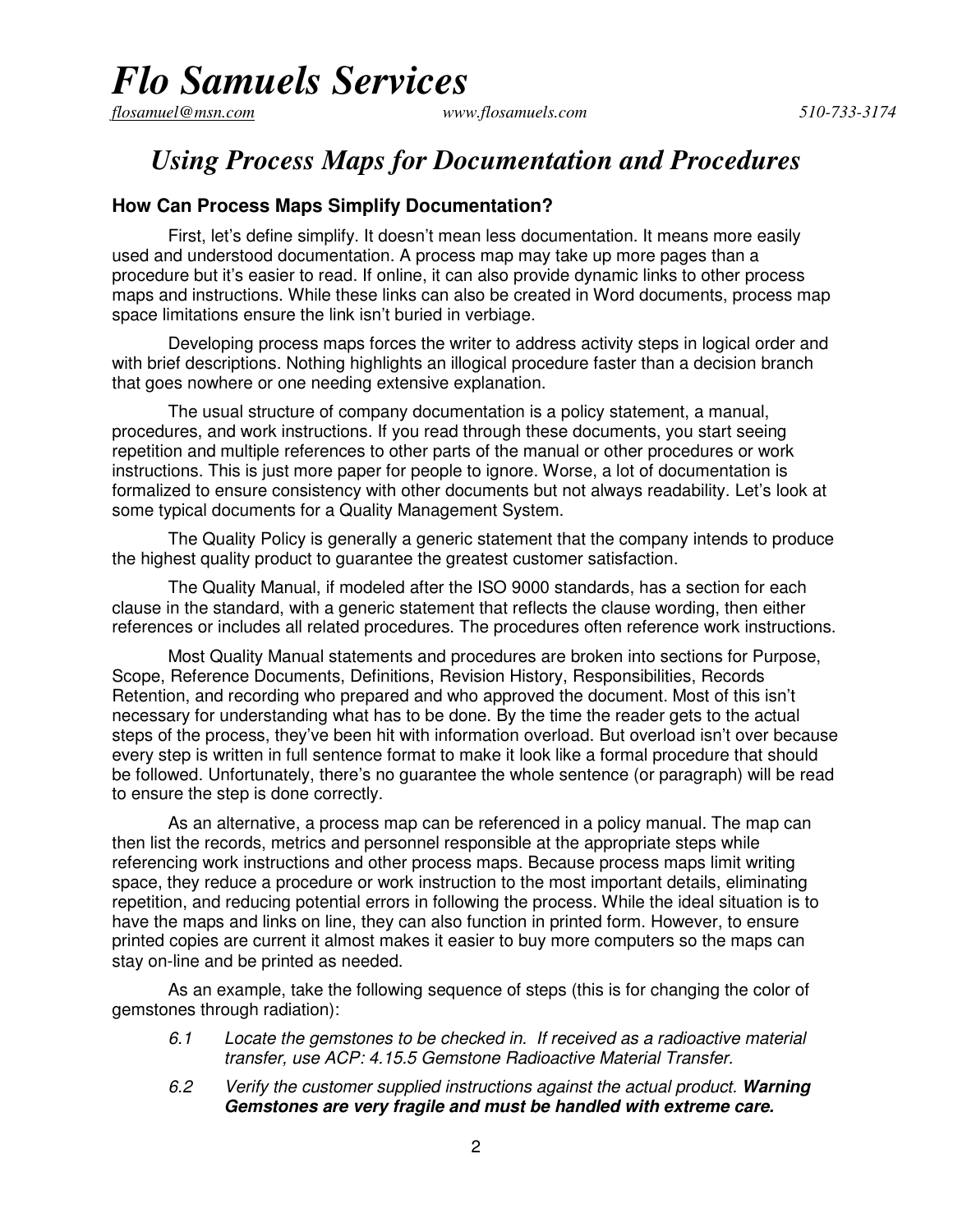flosamuel@msn.com

*flosamuel@msn.com www.flosamuels.com 510-733-3174* 

### *Using Process Maps for Documentation and Procedures*

- 6.2.1 For prepaid orders, verify the check is for the correct amount and paperclip the check to the customer supplied instructions
- 6.2.2 If the verification fails, generate a Nonconformance Report in accordance with ACP: 4.13.1 Control of Non-conformances. Segregate and identify the product as nonconforming. Lock in safe if not resolved the same day.
- 6.2.3 Repeat step 6.2 when the nonconformance is resolved.

These same activities as a process map:

Process Owner: Gemstone Product Manager

#### **7.5.3 Identification and Traceability 7.5.4 Customer Property 7.5.5 Preservation of Product**

#### **Gemstone Check-In**

Generate Nonconformance Segregate, identify Processing Dó custome Report Coordinator Radioactive supplied product as No ACP: 4.13.1 Control No locates transfer? instructions nonconforming. Lock of Nonconformances in safe overnight. gemstones match product? Ŭ Yes Yes Date NCRS Process as ACP: 4.15.5 Gemstone Is order Refer to Radioactive Material No prepaid? Accounting **Transfer** ขึ Yes Objective: Reduce NCRs to No zero by month/year through improving customer Is check for instruction guidelines. correct amount? Yes Attach to instructions

Note that while the process map takes up the same, if not more, space as the written instructions, each step is distinct, the responsible person is identified, records are identified, and direct links are provided to other referenced processes. More important, it's easy to follow.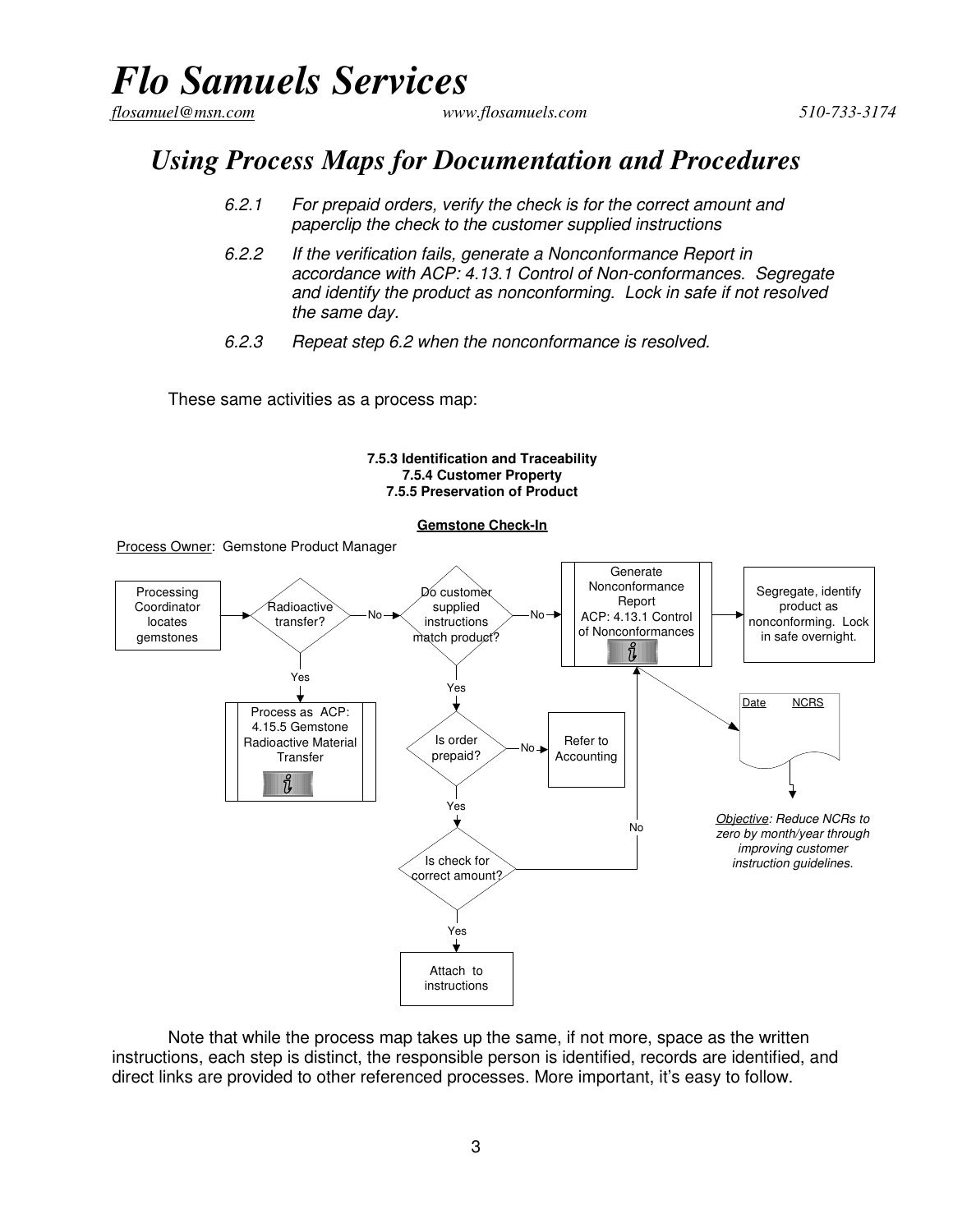flosamuel@msn.com

## *Using Process Maps for Documentation and Procedures*

### **The Basics of a Process Map**

Most maps will use six to seven basic elements:

| <b>Activity</b>       | <b>Element</b> | <b>Description of Information in Element</b>                                                                                                                                                                                                                                       |
|-----------------------|----------------|------------------------------------------------------------------------------------------------------------------------------------------------------------------------------------------------------------------------------------------------------------------------------------|
| <b>Process</b>        |                | The activity such as "Customer Contacts"<br>Sales/CSR and Requests Product"                                                                                                                                                                                                        |
| Decision              |                | A question requiring Yes or No as the answer.<br>Each answer leads to a different process or<br>another decision. "Is the product currently offered<br>by the company?"                                                                                                            |
| Connectors            | Νσ             | Plain is showing the direction of the process. If<br>coming from a Decision element, the "Yes" and<br>"No" lead to the process that reflects the<br>response. "Yes" leads to "Create a Purchase<br>Order," "No" leads to another flowchart describing<br>the design process.       |
| Document              |                | To list documents used with the process or a<br>document that is produced from the process.                                                                                                                                                                                        |
| Off-Page<br>Reference |                | Used to reference another flow chart.                                                                                                                                                                                                                                              |
| Annotation            |                | For comments or instructions relative to the<br>process or decision.                                                                                                                                                                                                               |
| Terminator            |                | To indicate the end of an activity or process.<br>Many use the final process activity to indicate<br>process end and use the terminator to end a<br>decision branch. "Does customer buy product?" A<br>"No" answer would connect to a terminator with<br>"End" inside the element. |

### **General Tips for Developing Process Maps**

• Everyone has to participate. If employees don't understand the whole process and how their activities fit in they see no need for a procedure or finding ways to improve the process. By understanding what it takes from ordering to delivery of materials to ensuring the tool is calibrated to production of the part to inspection and delivery to the customer, they can see where they fit and why they need to be consistent.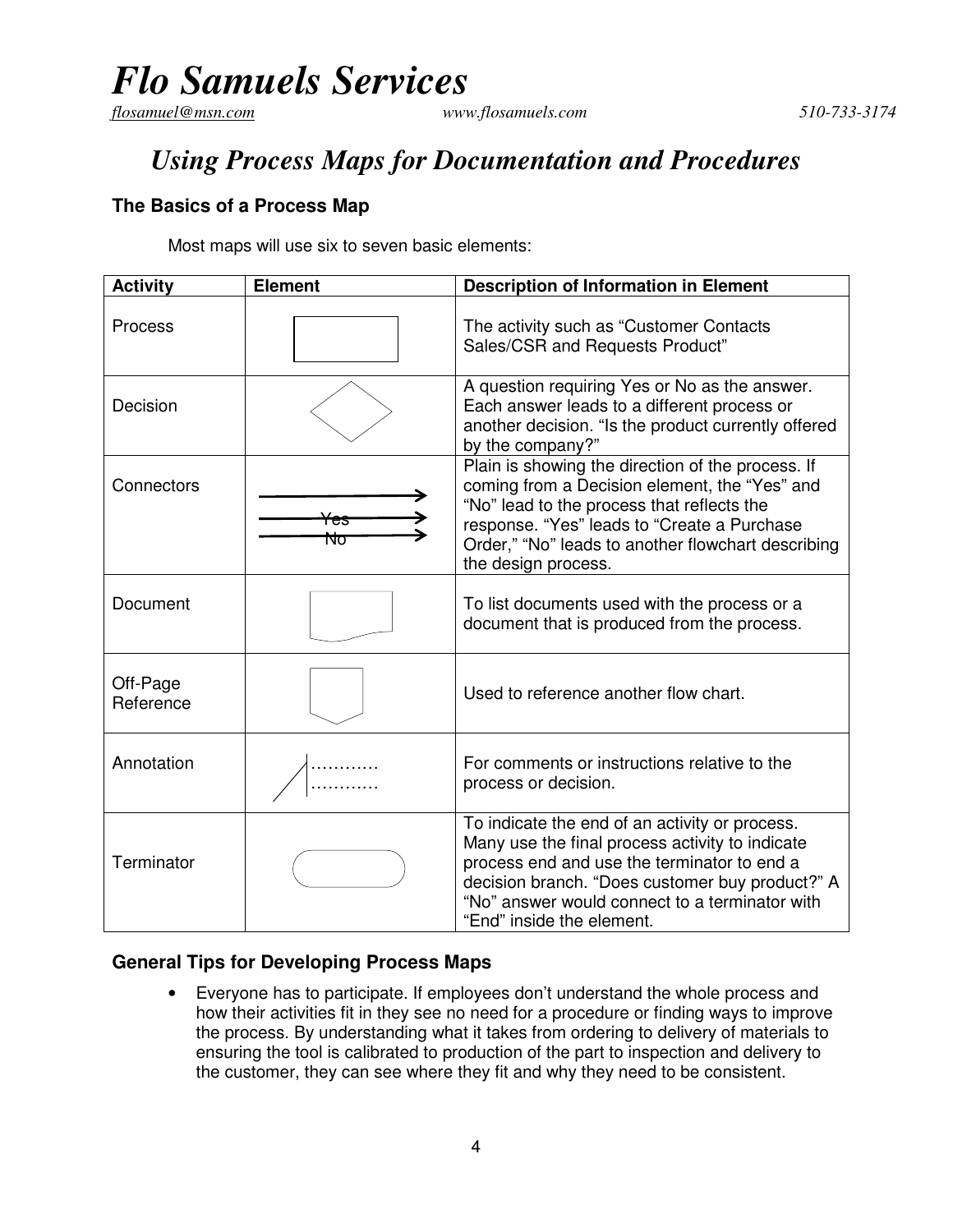flosamuel@msn.com

*flosamuel@msn.com www.flosamuels.com 510-733-3174* 

### *Using Process Maps for Documentation and Procedures*

- Employees have to own the process. People will not embrace following a process or process improvement if they don't have a voice in how it's accomplished. Statistically, 67% of process improvement projects fail within the first year due to non-integration of those who carry out the process in developing the improvement. This figure can reach as high as 85% within three years.
- In mapping processes, you must always map what is, not what should be. Even if two people do the same process differently, do not map one and ignore the other. Map both as alternatives to the path. You will deal with the "should be" at a later date (also called "improvement opportunities" or "process re-engineering").
- In process mapping, the objective is KISS. Don't try to determine every step to a process when you start. Map the normal steps to the process, then take each step and analyze it for alternative and exception paths.
- Alternative paths are the possible things that can happen when a person has choices or a decision has to be made. Exceptions are problems that can delay or stop the process. Using software as an example, a person can enter their name to access the system (normal path). They can also enter an identification number (alternate path). The alternative path alters the process but, in this case, the result is the same—entry to the system. Another alternative would be the person abandoning the entry attempt. An exception is they enter something the system can't interpret and it rejects them entirely. Some alternatives will involve two or three steps. Other alternatives may require an additional process map. As these complexities are defined, so are the organizational system and inter-linking relationships.
- Before trying to use process mapping software (such as Visio), use a word processing program to record steps in narrative format, one line under the other. Indent the sub steps under each main step. For decisions, such as "does the patient have insurance," place question marks on both sides of the question. Record the answers on separate lines, with "Yes" first, then "No." Each answer will have an action or actions to take and these are listed on separate lines. "Yes, get card, copy card, return card." "No, get payment information, credit card number, etc."

The purpose of the narrative format is that it simplifies putting the statements into a process map format by cut and paste between programs. Once you understand the logic, you can use the process mapping program without the word processing preliminary. (Strong advice: when creating process maps, do not use programs not specifically designed for process mapping—the pain is not worth the money saved.)

#### **Define Your Primary Processes**

Take a macro/system look at the activities in your organization from the time a customer enters the system to the time they leave. This is the process path for the system. Each of these activities will be broken into secondary and tertiary processes with all their possible divergences. For example, in a doctor's office, the system processes are intake, exam/testing, follow-up, and billing.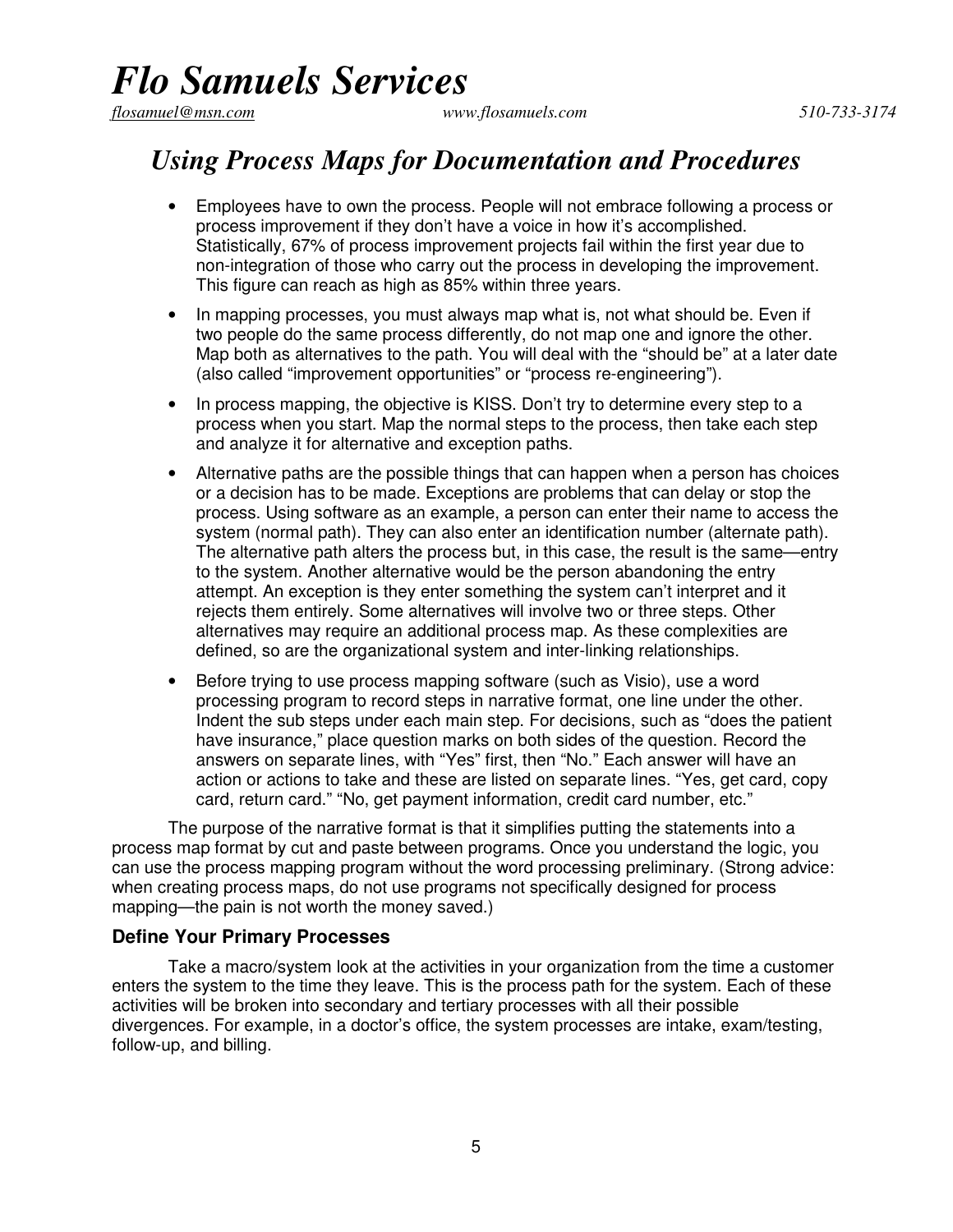flosamuel@msn.com

### *Using Process Maps for Documentation and Procedures*

#### **Define Your Secondary Processes**

Break each major process into a straight-line path that most approximates a normal operation. Using the above example of intake, the straight line is patient sets an appointment, patient arrives at office, completes paperwork with insurance information, patient chart is started. Identify who is responsible for steps in the process by assigning job titles, not people's names. One method is to identify the job title that starts the process and only indicate new job titles where they perform that step. The objective is accountability—who has to ensure the steps are done correctly? Include all actions such as inspection, creation of a document, data entry, etc.

#### **Analyze Each Step for Alternatives and Exceptions**

Continuing the example of a patient in a doctor's office, an alternative within the Intake process might be that the patient does not have insurance information. If this can be handled as a two to three step process, it would be included in the main process map (as part of a decision branch). If handling this exception involves many steps, it would be a separate process map referenced in the main process map.

Exceptions would be that the patient does not have insurance and does not have the financial resources to pay. In this case, the process would be terminated and the patient referred to government clinic resources. This would be shown on the map by a shape indicating termination.

#### **Note Improvement Opportunities**

While mapping the process, you'll see bottlenecks, unnecessary activities, and unanswerable questions. Note these as improvement opportunities by attaching a comment. In the comment, note the problem associated with the step but **do not** suggest a solution. Brainstorming with employees will elicit many ideas, some of which may be better than the one you might have proposed. In addition, brainstorming involves employees in the solution, making it more likely they'll support its implementation.

#### **Verify Each Step, Alternative, and Exception**

Once the process is mapped, have each employee involved in the activity perform each step. (In large organizations, it's not always possible to have everyone be part of the total mapping process). If you observe each step as it's performed, you can catch inconsistencies that will be glossed over in a visual review of the map. Does everyone perform the steps in the same sequence? Are there alternatives they have experienced that are not in the outline? Are the resolutions to alternatives and exceptions consistent among co-workers? Where you find differences, you have improvement opportunities.

#### **Indicate Metrics**

Once the process is finalized, indicate related objectives at the step where they will be measured and the metrics that will be used to verify that the objective was met. Keep in mind that there's a difference between good data and data that looks good. Maintaining a standard of one error per 10,000 actions looks good but not if this is accomplished by having twice as many employees as needed. Another way of looking at this metric is one error per 10,000 actions looks good but not if the other 9,999 actions are correct but consistently late. Objectives must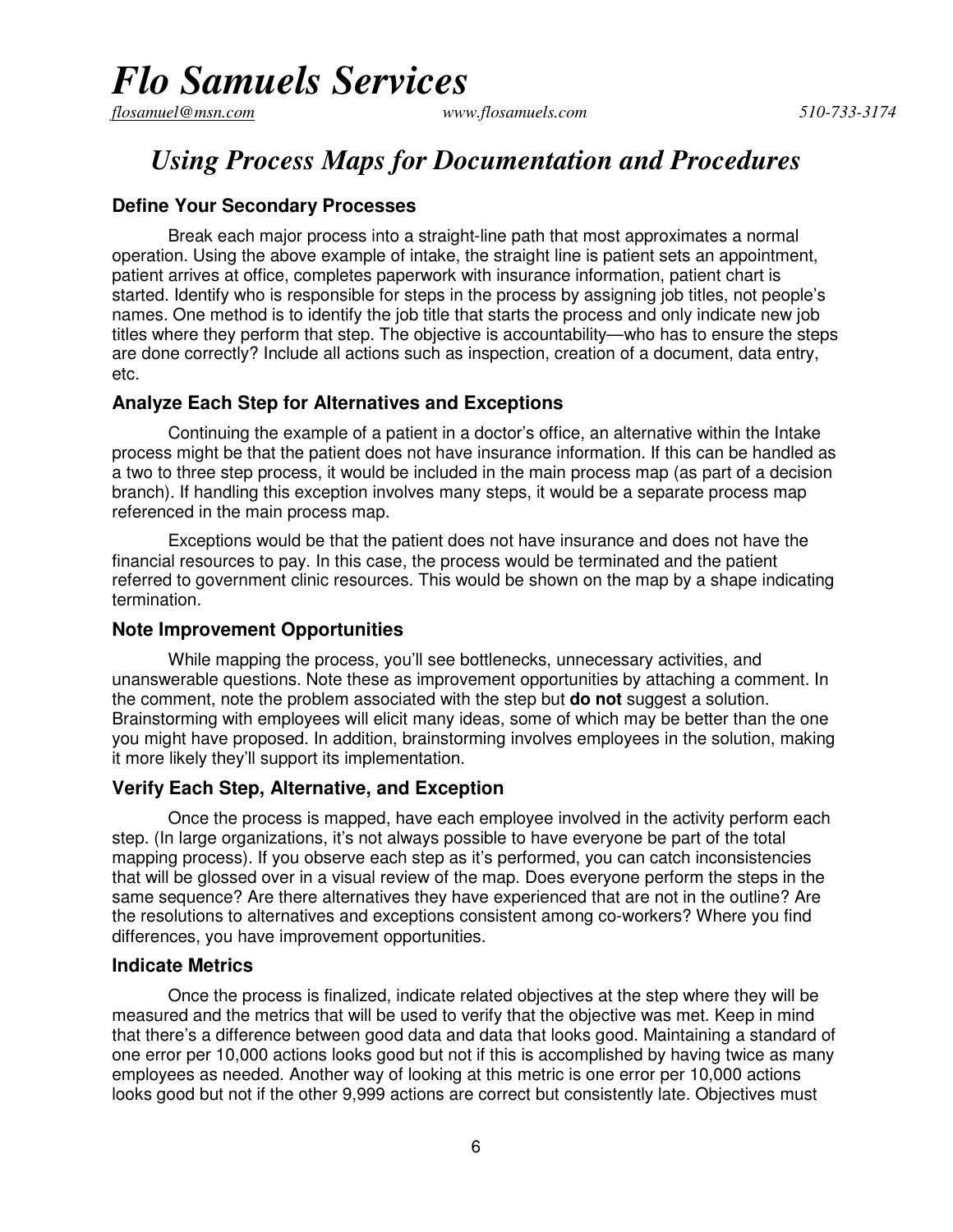flosamuel@msn.com

## *Using Process Maps for Documentation and Procedures*

reflect the company's core business and profitability while also enhancing customer satisfaction and continual improvement.

### **A Note:**

Objectives cannot be static or there is no improvement. If objectives don't change from year to year (or even month to month), the business management system is not dynamic.

### **Physically Mapping the Process**

As noted, process maps are composed of shapes such as squares, diamonds, circles, etc. that have a specific meaning dependent on the process mapping program used. While it's not necessary to use the software program's shape definitions, it reduces confusion for outsiders looking at your system if the maps reflect industry norms. The important point is that each shape has a consistent meaning in the organization.

Consistency is also needed for how steps are stated, and how the map flows. For example:

- In general,
	- $\circ$  Plot maps from left to right or down and up not both ways. This must be consistent for all maps in the company.
	- $\circ$  Identify the process owner (the title that makes final decisions) at the top of the map.
	- $\circ$  The map name indicates the Purpose and Scope of the process. The first line of the map's title identifies the major activity within the company to which the process relates, i.e. production. Under it, the process name should clearly define what the process is for, i.e. milling.
	- o Links are Reference Documents such as tool manuals.
	- $\circ$  Connect all shapes with a connector line or a decision response line (Yes or No)
	- $\circ$  If your map looks like a super highway interchange with connectors crossed over other shapes or elements squeezed into every corner you have too many operations on the page. Redraw the map or break up the process into sub-processes.
- **Actions** 
	- o Are generally a rectangle.
	- o Are stated in sentence format (capitals are only used to start the sentence).
	- o Are in 10 point normal typeface.
	- o Start with an action verb with minimal use of prepositions.
	- o Include the job title responsible for the action.
- **Decisions** 
	- o Are generally a diamond.
	- o Must pose the question so that all "Yes" responses go one way (down or to the right) and all "No" responses are the other way (to the right or down). This will apply to alternatives and exceptions to the normal path.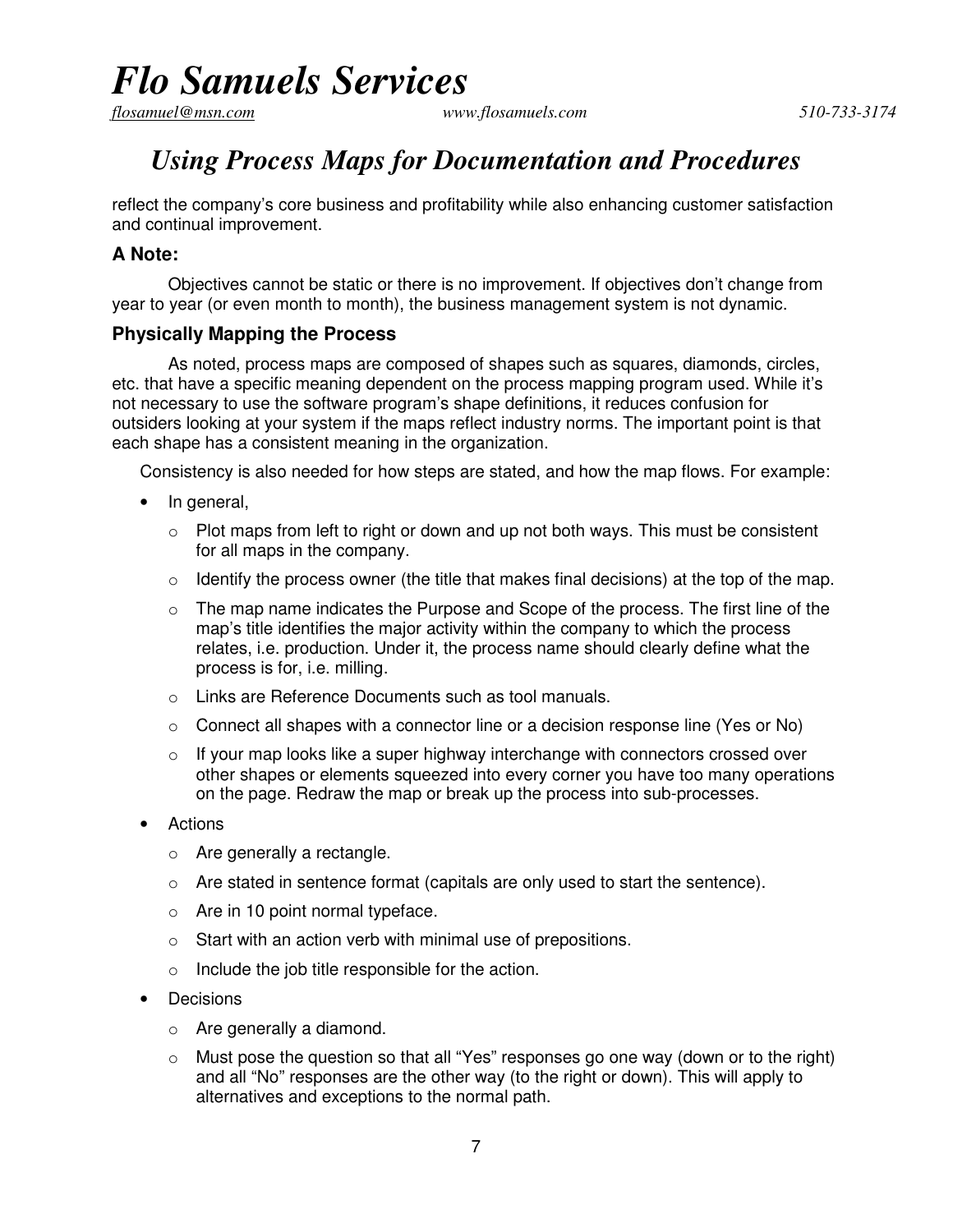## *flosamuel@msn.com www.flosamuels.com* 510-733-3174 *510-733-3174 Using Process Maps for Documentation and Procedures*

- Documents
	- $\circ$  Are generally a square with a wavy bottom
	- o These are documents generated by the process, such as records or travelers.
	- $\circ$  Must be identified with the company acronym, i.e. Form ACS 4.2 or Training Records
- Starting and ending activities
	- o Are generally an oval.
	- $\circ$  Describe what starts the process (input) and what ends the process (output). This is also used to indicate termination of the activities due to an exception.
- Comments
	- o Should be in a separate shape (for example, the Annotation shape in Visio).
	- $\circ$  Should be connected to the step at a point that doesn't interfere with connectors.
- Data (metrics)
	- o Are generally a parallelogram but can be other shapes dependent on the program and data type.
- Links
	- $\circ$  The name of the process or work instruction related to a link should be identified in the step where the link resides.

If needed, a centralized system can hold revision history, definitions, and preparation/approval information. Record retention requirements should be in a "control of records" procedure. The map has now eliminated two or more pages of procedure information not needed by those responsible for completing the work.

#### **ISO Documentation**

If the maps are being created for ISO certification, the title should reference the ISO requirement covered. Below is one convention that has passed muster in audited companies. Clause and Sub-Clause refer to the ISO requirement. Examples follow.

- One digit main clause number and title.
- Two-digit sub-clause number and title.
- Three-digit sub-clause number and title (clauses can be combined if the map covers them).
- If multiple products use separate maps and identify the product.
- For each sub-process and sub-sub-process, add a digit to the numbering system and the title.
- All upper case and bolded. All centered.